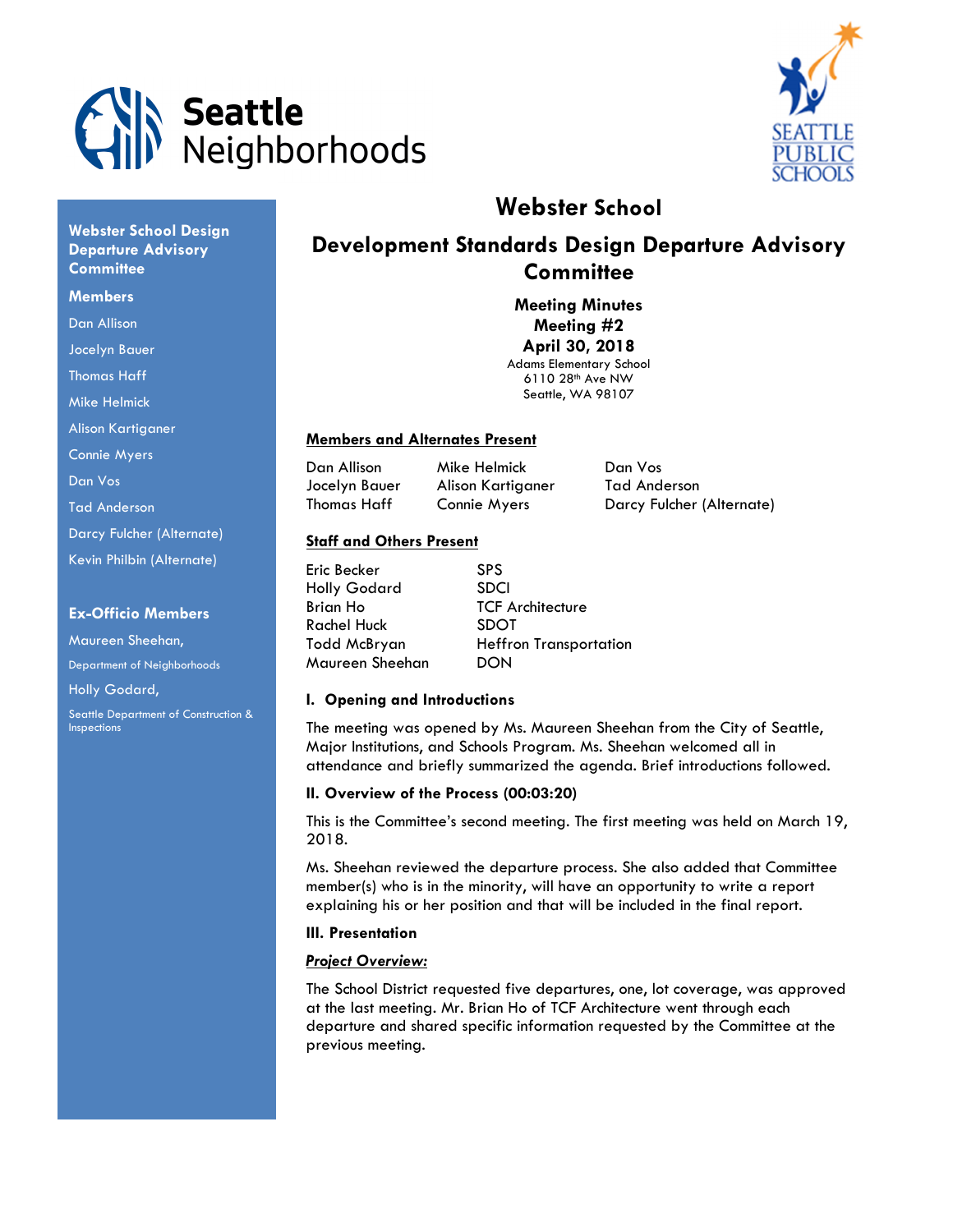## 1. Setback

Mr. Ho noted that the setback departure is specifically related to the playground equipment. The building addition is not in question because it is within the allowable setbacks.

A diagram was presented to show that the playground equipment on the property line at the southwest corner of the site. A covered play addition was also showed, and it was considered in the departure because it is considered playground equipment.

He noted questions regarding visibility and accessibility between the school site and Webster park as well as the joint-use agreement (JUA). He showed a conceptual view of the site and what the connection would look like between the park and the new playground. The Design Team is proposing a chain link fence that wraps around the perimeter of the site and gates. The school does not have exclusive use of the park. The school may use the park and after school hours the public can use the school grounds.

Mr. Dan Vos commented if a rolling gate is possible and Mr. Ho noted that it is. The intent is to allow an easy opening and use as possible.

Mr. Eric Becker, Senior Project Manager for the School District, shared that the JUA is reviewed every three years, and is currently effective until 2019. The JUA is reviewed annually and the school principal and parks discuss the use of park facilities and scheduling. The school will not have exclusive use of the park and the public can utilize the park throughout the day.

Mr. Becker addressed concerns about toddlers and school kids interacting at the park, and he noted that it will be a conversation with the future principal and staffing about how to monitor and manage this. Mr. Ho noted that the design team would like to fit the school aged kids play area on the site. Mr. Vos noted that there is not much use of the park during the winter months to address concerns about interaction.

Ms. Jocelyn Bauer asked if there will be street trees to replace those that were removed. Mr. Ho mentioned that street trees were added to this project per SDOT requirement, but the trees previously removed are on Seattle Parks and Recreation property.

Ms. Bauer asked about the height of the play structure and Mr. Ho noted that it is about 6 ft. Mr. Tad Anderson commented about the height of the fence at 8 ft. and could it be made shorter. Mr. Becker noted that the school district recommends 6 ft.

Mr. Tad Anderson commented about the shared use and impacts on the park and he noted that the gymnasium shades the sundial in the park to some extent and asked if this was considered by the design team. Mr. Ho mentioned that the height of the structure is within the allowable constraints and they determined that there will be minimal or no additional effect to the shading.

Mr. Anderson noted a comment by Groundswell NW Strategic Planning & Advocacy Director, Mr. David Boyd suggesting a curve roof at the western edge of the gymnasium could reduce the shading that makes the new building appear less massive and bulky. Mr. Ho noted that the height of the gymnasium requires a 23 ft. clearance criteria to allow sports activities inside the gymnasium. Changing the roof form could reduce the height but the shading will not be impacted as much, and the Landmarks Preservation Board (LPB) provided rejected any changes to the roof line.

## 2. Height

Mr. Ho shared that the discussion from the last meeting was about the elevator penthouse equipment. He noted that the penthouse will be located on the east side to accommodate the multiple heights of the 1930 and 1908 building. The request from the last meeting was to provide options to access the elevator and he showed a diagram that presented a study of elevator versus the stair access. The stairway option could lower the height under 5 ft. from 57.8 ft. to 53 ft.

A question was asked if a rooftop hatch was considered, and Mr. Ho noted that was the solution they looked at, but the School District's strong preference was an elevator to provide easy access for maintenance workers. He added that adding a stairway from the third level of the building to the rooftop would have a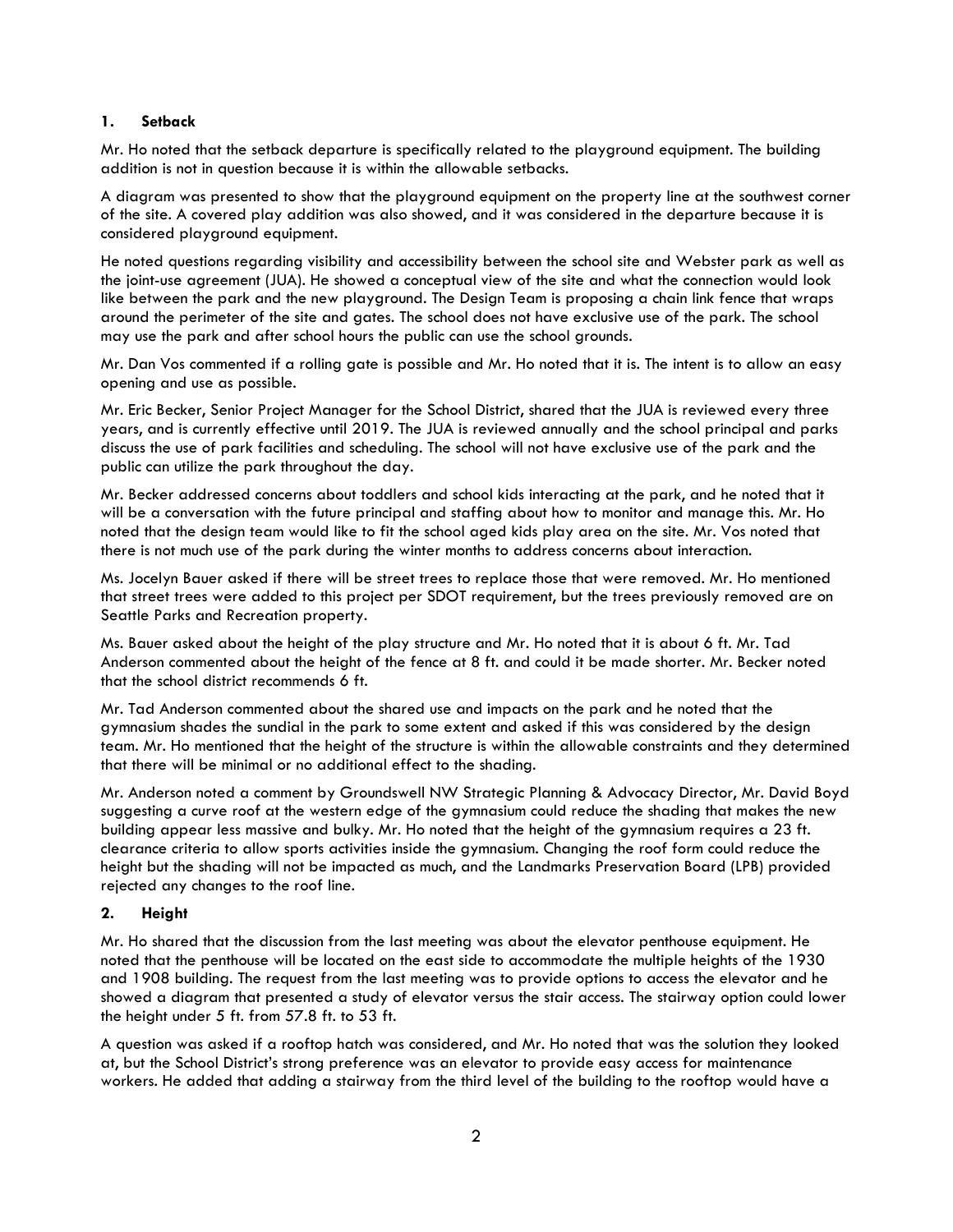negative impact to façade of the building and was not approved by the LPB. He emphasized that elevator roof access is safer and provides an easier access to the roof for maintenance.

Mr. Vos thanked the Design Team for presenting and considering the stair option and he now felt that there was not much to gain in having the stairs than the elevator. Ms. Kartiganer and Ms. Bauer agreed and appreciated the effort that was presented. Ms. Bauer was curious about the feedback from the LPB about the elevator penthouse. Mr. Ho noted that the LPB recommends minimizing the visual impact and prefers a lighter color.

Mr. Ho commented about the question that was raised regarding matching the 1908 brick to the gymnasium and he added that having to match the bricks, as well as the additional weight, will be challenging and the LPB would prefer not to mimic and replicate what already exists. They would rather like it to be different but compatible.

Mr. Haff commented that he was concerned about the height and inquired about the frequency of outages, filter changes, etc. Mr. Becker commented that the School District had discussions with the facilities staff and they are asking to change the filters quarterly. He noted that the equipment is about 24x15" per unit and there is a lot of bulk to move up and down. It is important to have good and safe access to the roof for less impact. He added that having the stairs would also take away program space.

Mr. Haff commented about needing that much space for the penthouse and inquired if the mechanical equipment could be at the bottom instead of the rooftop.

Ms. Myers commented about the program space and the classrooms are in the second and third levels. She noted that the older kids need a break out space and having the stairs will take away that space.

#### 4. Bus loading

Mr. Ho mentioned that the School District is proposing to locate bus loading on 68<sup>th</sup> because of the new accessible entry. There was a request to better understand why they can't use 30<sup>th</sup> and 32<sup>nd</sup>, and the team would not recommend that route due to proximity to the school, grade change, and no supervision for bus drop off. The primary issue along  $67<sup>th</sup>$  is accessibility.

Mr. Todd McBryan of Hefron Transportation addressed questions about bus routing. There was a question if buses would leave going south and turn on to  $30<sup>th</sup>$  and he noted they would not suggest that option. A TMP recommendation was to separate the school bus and parent pick up and drop off and then to identify travel route pattern.

There was a request to see different traffic calming measures around the site, and Mr. McBryan provided a chart showing different SDOT traffic calming measures that can be used. Once the Seattle Safety Traffic Committee is established the committee will walk the school site to identify appropriate traffic calming measures.

Ms. Fulcher commented about having a stop sign installed because of accidents happening along 30<sup>th</sup> and 68th, and Mr. Ho noted that stop signs are subject to federal guidelines that agencies are required to follow.

Mr. Haff asked about how many buses the school will anticipate on the site, and Mr. Ho noted that based on a 450-student capacity, the School District estimates three full size buses and three special education buses.

Mr. Allison commented that there were no buses in 1979 and everyone walked to school.

Ms. Bauer asked if the Committee can condition to make a recommendation to SDOT, and Ms. Sheehan mentioned that the Committee can ask SDOT to look at something. Ms. Rachel Huck of SDOT commented that the traffic engineers will look at crosswalks, stop signs, and the safe routes to school program.

Mr. Anderson commented if a safe bicycle route to the school was considered and having 68<sup>th</sup> or 67<sup>th</sup> be closed to allow only bicycles. Ms. Huck noted that is a recommendation that they could look at.

A comment was made if the School District considered lowering the enrollment for the school. Ms. Sheehan mentioned to focus on the bus loading and unloading departure and not on school enrollment projections.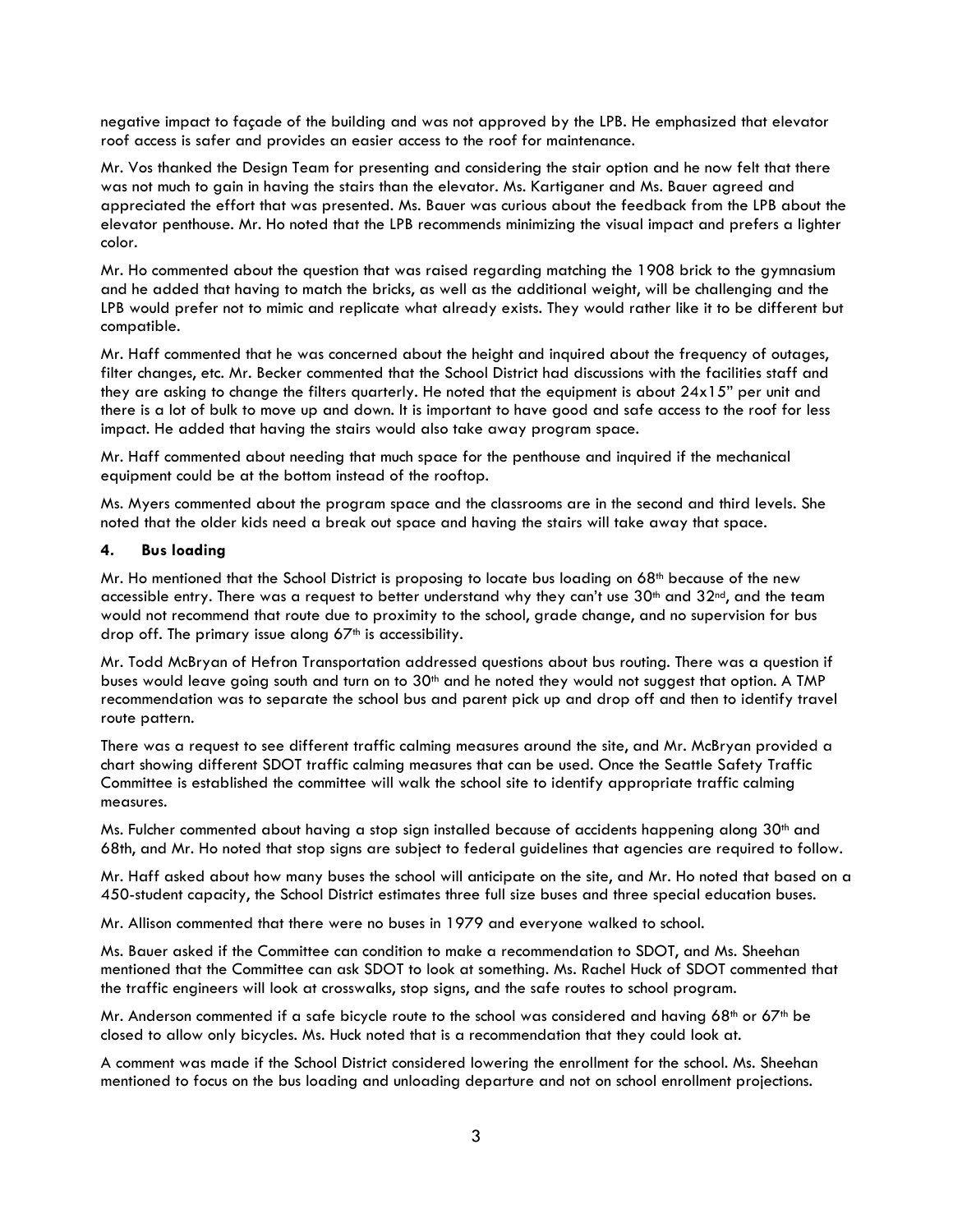## 5. Parking

Mr. Ho commented that there was discussion at the last meeting about the number of stalls on site and asked about what a realistic number is to get to the 100 required spaces. There was also a discussion about trade offs including less playground and open space for more on-site parking. With these challenges, the design team decided to have the spaces on the north. He noted that moving parking to the south would impact existing landscaping and require relocation of underground piping, utilities connection, etc.

To make the project as efficient as possible, the team was able to add three more stalls for a total of eight. The departure request is for 92 parking spaces.

Mr. McBryan responded to a request to simulate parking utilization around the site and he provided a diagram that showed parking occupancy during mornings, evenings, large and medium events. Ms. Bauer commented if the study includes driveways and curb cuts and Mr. McBryan noted it does based on the assumed setbacks for driveways.

Mr. Vos commented that it was great to see the simulation and asked if it is possible to lower the number of required ADA stalls to better meet the expected demand for ADA space, and Mr. McBryan noted that they do not want to jump into the conclusion of lowering the demand number based on a simulation. The simulation only shows the potential impact on street parking.

Ms. Bauer commented about the entrance location to the parking area, and Mr. Ho noted that it is an existing curb cut.

Mr. Haff asked if it is permitted and legal to double stack cars like the Husky Stadium during game day, and Mr. Ho commented that it is possible if someone can manage it.

## IV. Public Comments and Questions

Ms. Sheehan opened the floor for public comments and questions.

## (Editor's Note: The comments shown below are summaries of statements provided. They are not transcriptions and have been shortened and edited to include the major points raised. Full comments are retained in the files in voice recording (.mp3) form)

Comments from Chris Jackins: Mr. Jackins, coordinator for the Seattle Committee to Save Schools provided a list summarizing why should this Committee should reject the departures being requested.

Comments from Dave Boyd: Mr. Boyd encouraged the Committee to use the full three meetings that they were allotted to discuss and gather additional information from the School District about the effects to the park. The park is designed to fit all ages where younger kids can play in the playground, throw frisbee and older kids and adults play basketball. Groundswell NW is concerned about the impacts to the park and the materials presented were inadequate. They recognize the school boundary needs a fence, but the fence should be made of a higher quality and tall enough to provide as much open space as possible. He is concerned about that the shading of the sundial in the park and he would like to have the roof of the play structure be analyzed. All structures are subject to conditions and he asked to look at minimizing the additions as much as possible. He also asked the committee to reconsider the lot coverage departure as a way to reduce the impacts on the park and to push the building minimally to the east and reduce the space connecting the gymnasium.

Comments from Lucille Berentson: Ms. Berentson lives on 68<sup>th</sup> and she commented that parking impacts her home. She noted that the whole scope of the project is huge for the neighborhood and added that it needs to be scaled down. She felt that the School Board should listen to the neighbors. She welcomes having an elementary school, but the scope of the project is too big for a small area.

## V. Committee Deliberation

Ms. Sheehan opened the discussions for committee deliberation. She asked the Committee to deliberate on the need for these departures and then discuss on whether to recommend approving or denying each of the departures with or without any conditions.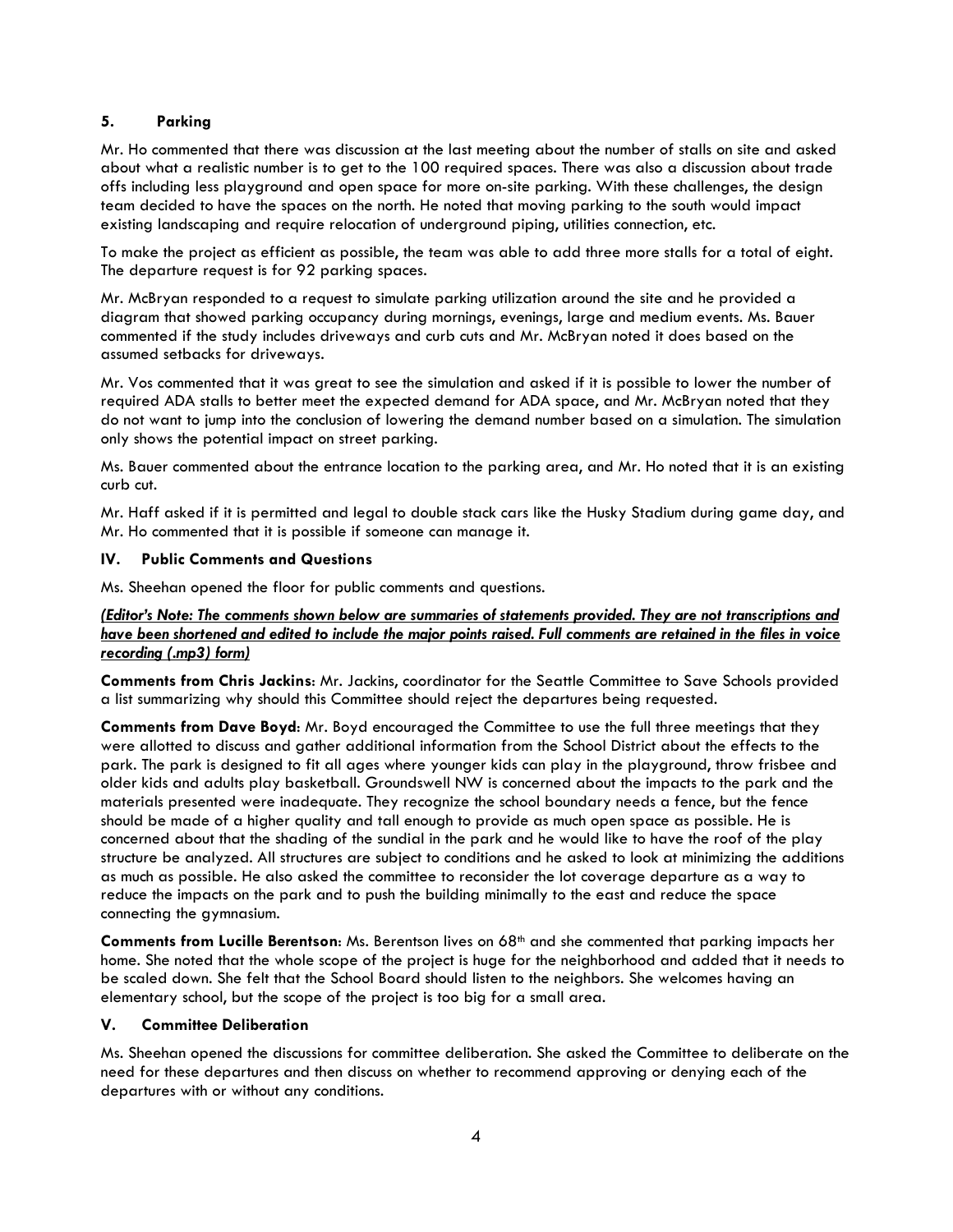The Committee proceeded to deliberate on the requested departures.

## 1. Setback

Mr. Helmick suggested of adding a reasonable setback of 5 ft.

Ms. Godard mentioned that there were two items for the standard setback departure, one is the covered play from 30 ft. to 13.9 ft. and the other item is the chip area from 30 ft. to 5 ft.

Mr. Helmick suggested to approve what the school is asking for: a 5 ft. setback.

Ms. Myers commented that she would recommend approving the departure.

Ms. Bauer commented that she would recommend approving the departure and agrees with Mr. Helmick's suggestion about the playground equipment setback. She would be interested in adding the condition of reduced fence height and an alternative to the chain link fence.

Ms. Kartiganer commented that she would recommend approving the departure with conditions and inquired if a translucent roof for the covered play area was considered in the design.

Mr. Vos commented that he would recommend approving the departure and agree with Ms. Bauer's comments about the fence height and the chain link as reflected by the Groundswell NW. He added that the fence should be as visually appealing as possible.

Mr. Anderson commented that he would recommend approving the departure. He added that this is a good opportunity to add language to emphasize the need of a good coordination between the School District and the Community regarding their JUA including working collaboratively about the use and access of the park by the public when the school is in session and public access to the gymnasium.

Mr. Allison commented that he would recommend approving the departure without any conditions. He noted that Groundswell NW was asking for a nice fence and vertical rails. He mentioned that he was not a fan of a chain link fence, but the school had a chain link fence for at least 45 years and he has not heard any complaints, and he was not sure if the fence design is related to the setback departure.

Mr. Haff addressed the condition about the fence design and he commented that there are people that are living in the park. Even though he was not a fan of a big fence, he noted that there are people coming from the park to the school and vice versa to camp on the property. He wants a fence that is transparent and visible. He commented that he would abstain from voting on the departure.

Mr. Helmick commented that the design of the fence is not subject to the setback departure. Ms. Godard noted that the style of the design of the fence for security purposes to the property line is the connection.

Ms. Bauer commented that she was thinking about the park and the school and it is a better amenity for the community if there is less of a barrier. She suggested a 6 ft. fence is appropriate to address security.

The Committee had discussion about the design of the fence and Mr. Allison noted that a black, vinyl coated chain link fence is an improvement. Ms. Myers added that it is easier and less costly to maintain.

Ms. Bauer commented that she was curious about other options besides a chain link fence and a suggestion was made to have vertical rods. Ms. Myers commented that these are costly to install and maintain.

Ms. Bauer noted that she is fine with chain link if it maintains transparency and consistency along the site and suggested removing the design of the fence as a condition.

Ms. Sheehan mentioned the JUA that was provided by Mr. Anderson as a condition.

Ms. Bauer commented that it is valuable to clarify the use between the school and the park.

Ms. Godard noted that there is a communication plan where the neighbors and the school work together and that could be a part of the discussion about the JUA.

Mr. Allison commented that he agrees on encouraging cooperation between the school and the park, but he does not see a relationship to the setback departure.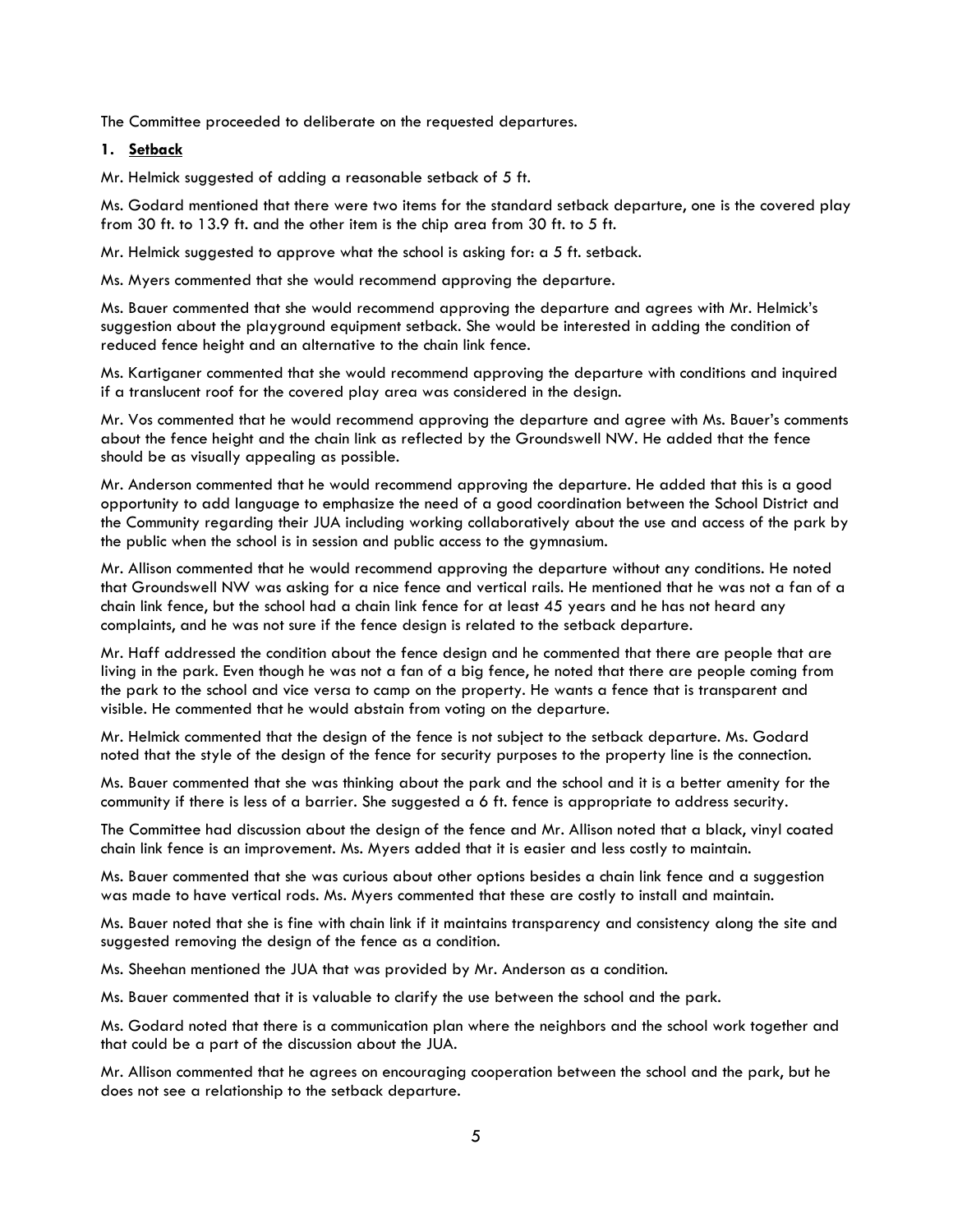Mr. Anderson commented that he decided to remove the language about the JUA between the school and the park as a condition for the departure.

## 2. Building Height

Ms. Bauer commented she would recommend approving the departure as she sees no other viable alternative.

Ms. Kartiganer commented that she would recommend approving the departure as is.

Mr. Vos commented that he would recommend approving the departure with the condition of following the LPB's recommendation about the type of materials to be used.

Mr. Anderson and Mr. Allison commented that they would recommend approving the departure.

Mr. Haff commented that he would recommend denying the departure because there was not enough study about the elevator and the excessive amount use of space.

Mr. Helmick and Ms. Myers commented that they would recommend approving the departure.

## 4. On-street Bus Loading & Unloading

Mr. Vos commented that he recommends denying the departure. The school site was never built to support the loading and unloading of buses. The property is small and compact and if the school board wants more students on the site they should have to make difficult choices and not park buses on a narrow residential street. He added that the buses should operate in the arterials.

Mr. Anderson and Mr. Allison commented that they would recommend approving the departure.

Mr. Haff commented that he would recommend denying the departure and agreed with Mr. Vos.

Mr. Helmick commented that he was not concerned about the street width for the buses. He would recommend approving the departure with the condition of safety with egress and recommend working with SDOT on traffic calming measures on 68<sup>th</sup> and 30<sup>th</sup>.

Ms. Meyers commented the school is in an urban environment and this is how it operates. She noted that the Seattle Safe Routes to School Committee does an excellent job in outlining the safest way around the school and she has no problem keeping it as a condition.

Ms. Bauer commented that she would recommend approving the departure with conditions as stated by Mr. Helmick. She asked if there were any conditions requiring parking mitigation with SDOT. Ms. Sheehan suggested to recommend SDOT focus on a specific intersection rather than prescribe what needs to be done. Ms. Bauer inquired if it is possible to have community input and involvement with SDOT and the Seattle Public Schools review process. Mr. McBryan noted that the Safe Routes to School committee is open to the neighborhood and allows participants from the neighborhood to come to the meetings and express their concerns. Ms. Bauer was curious about the notification process, and the neighbors should be involved in the safety measures discussion.

Ms. Godard noted that the Transportation Technical Report lists the recommendations as stated in Sections A through F that mitigate the concerns about parking, safety, etc. through the Transportation Management Plan (TMP).

Ms. Kartiganer commented that she would recommend approving the departure with the condition of focusing on the intersection that was stated.

## 5. Off-street Parking

Ms. Bauer commented that she would approve the departure with a condition that a communication plan be implemented by the school to notify the neighborhood about big events. Ms. Sheehan noted that the language is summarized in the TMP Sections A through F.

Ms. Kartiganer, Mr. Vos, Mr. Anderson, Mr. Allison commented that they would recommend approving the departure with the condition stated by Ms. Bauer.

Mr. Haff commented that he would recommend denying approving the departure.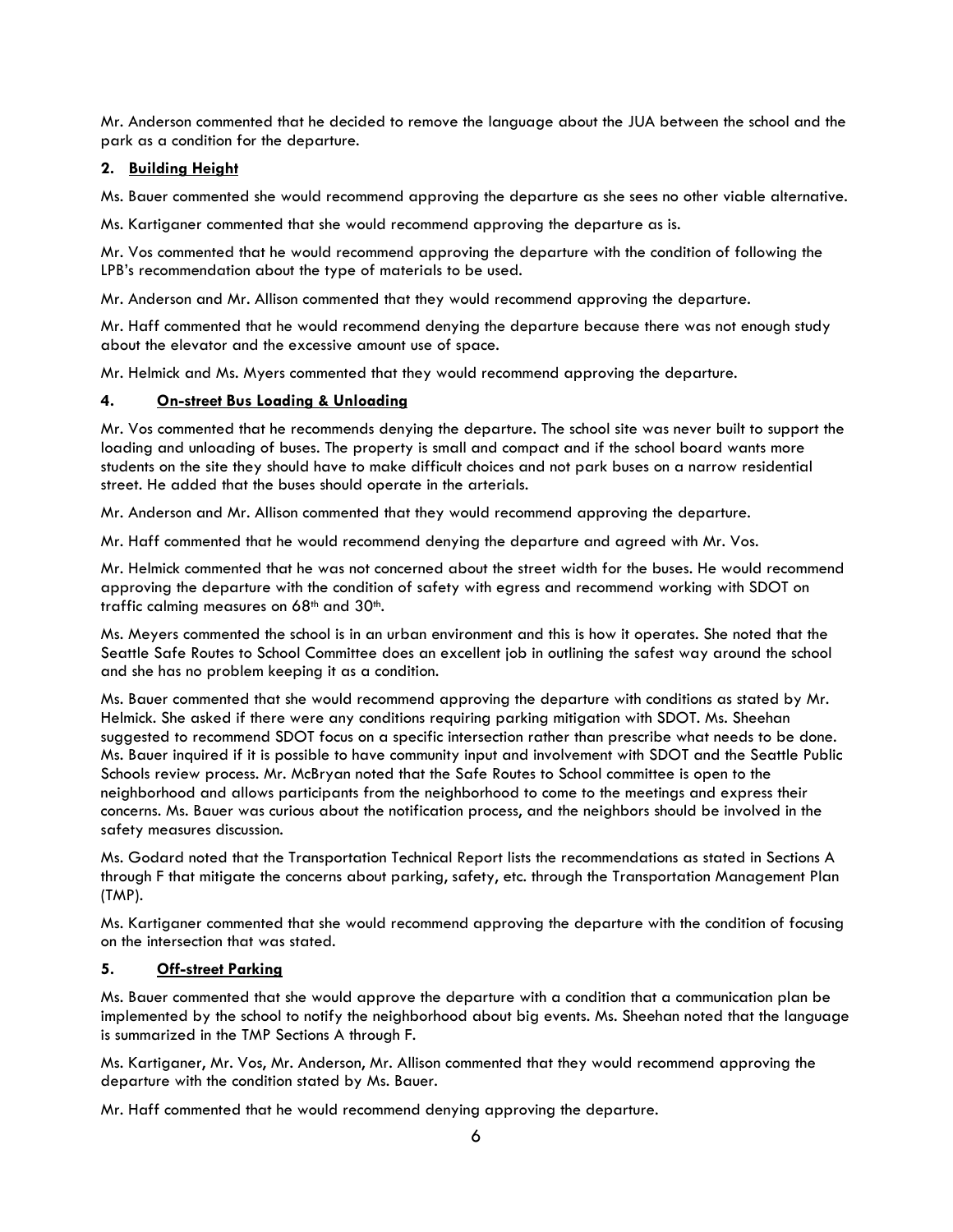Mr. Helmick commented that he proposed changing the departure request for 94 rather than 92 spaces since the load and unload spaces were useful.

Ms. Meyers commented that she would recommend approving the departure.

#### VI. Committee Recommendations

Ms. Sheehan opened the discussion for Committee recommendations and noted that the Committee had deliberated on all the remaining departures.

#### Departure #1: Setback

 A motion was made to recommend approving the departure for setback with the following conditions; and it was seconded.

- a. Specify the setback at 13.9 ft. for the covered play area and 5 ft. for the playground equipment;
- b. Reduce the fence height between the park and the school to 6 ft.

By show of hands, a quorum being present and the majority of those present voted 8 in favor, the motion passed unanimously.

## Departure #2: Building Height

A motion was made to recommend approving the departure for setback with the condition to follow and support the Landmarks Preservation Board's recommendation regarding the materials used; and it was seconded.

By show of hands, a quorum being present and the majority of those present voted 7 in favor and 1 not in favor, the motion passed.

#### Departure #3: Lot Coverage

(Note: The Committee voted to recommend approving the departure for the lot coverage without any conditions at the first meeting on March 19, 2018)

#### Departure #4: On-street bus loading and unloading

A motion was made to recommend approving the departure for on-street bus loading and unloading with the following conditions:

- a. Recommend the Transportation Management Report as stated on Sections A through F be incorporated with the emphasis on public involvement and community notification;
- b. Work with SDOT about traffic calming measures along NW 68<sup>th</sup> St. and  $30<sup>th</sup>$  Ave. NW and bus safety egress.

By show of hands, a quorum being present and the majority of those present voted 6 in favor and 2 not in favor, the motion passed.

## Departure #5: Off-street parking

A motion was made to recommend approving the departure for off-street parking with the condition to recommend the Transportation Management Report as stated on Sections A through F be incorporated and a departure for 92 parking spaces, and it was seconded.

By show of hands, a quorum being present and the majority of those present voted 7 in favor and 1 not in favor, the motion passed.

## VII. Adjournment and scheduling of next meeting

Ms. Sheehan mentioned that she will send out the draft recommendation report for feedback and comments as soon as possible. That there will be an opportunity to draft a minority report that will be added to the recommendation.

No further business being before the Committee, the meeting was adjourned.